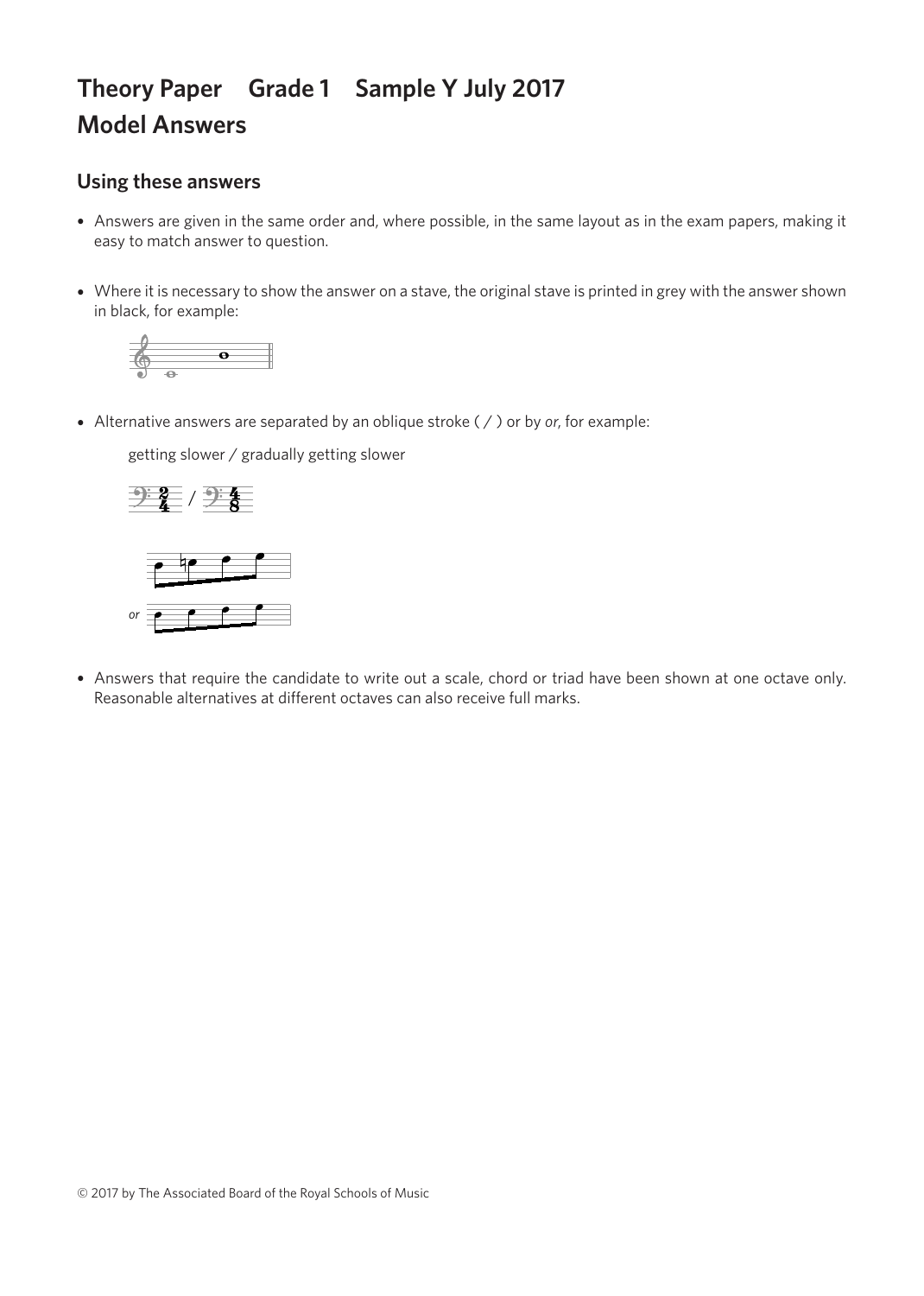













**5** G major **D major C major C major** (10) D major C major F major